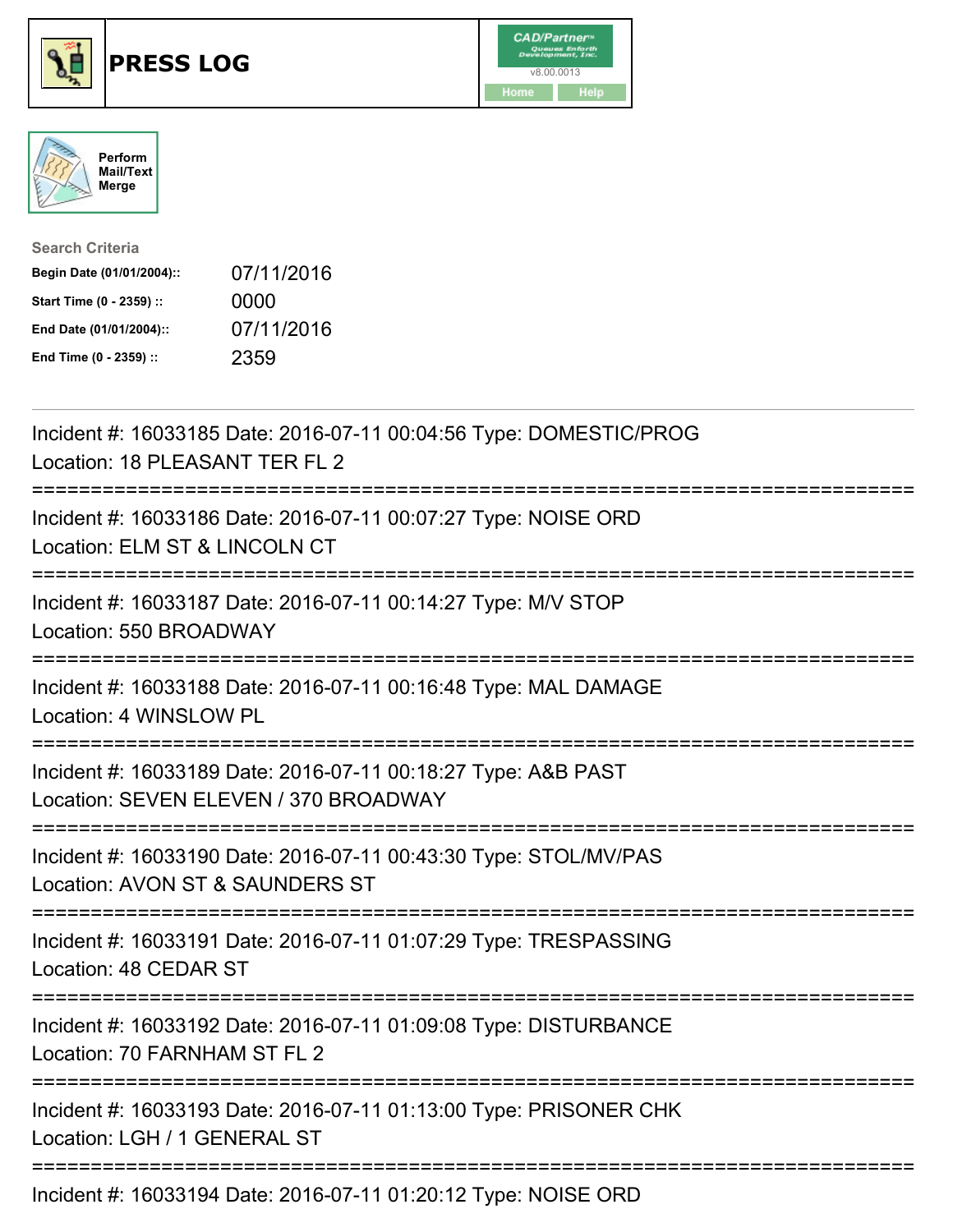Location: 1 SARATOGA ST

=========================================================================== Incident #: 16033196 Date: 2016-07-11 01:25:58 Type: M/V STOP Location: ESSEX ST & JACKSON ST =========================================================================== Incident #: 16033195 Date: 2016-07-11 01:26:00 Type: ROBBERY ARMED Location: ESSEX ST & UNION ST =========================================================================== Incident #: 16033197 Date: 2016-07-11 01:36:48 Type: M/V STOP Location: BROADWAY & VALLEY ST =========================================================================== Incident #: 16033198 Date: 2016-07-11 01:48:32 Type: M/V STOP Location: 35 COMMON ST =========================================================================== Incident #: 16033199 Date: 2016-07-11 01:51:09 Type: M/V STOP Location: ANDOVER ST & PARKER ST =========================================================================== Incident #: 16033200 Date: 2016-07-11 01:53:19 Type: BUILDING CHK Location: 703 HAVERHILL ST =========================================================================== Incident #: 16033201 Date: 2016-07-11 01:56:51 Type: UNKNOWN PROB Location: 95 NEWBURY ST =========================================================================== Incident #: 16033202 Date: 2016-07-11 02:03:31 Type: DISORDERLY Location: SAM'S FOOD STORE / 389 BROADWAY =========================================================================== Incident #: 16033203 Date: 2016-07-11 02:05:55 Type: NOISE ORD Location: 131 SPRINGFIFLD ST FL 3 =========================================================================== Incident #: 16033204 Date: 2016-07-11 02:10:23 Type: ALARMS Location: SANTANDER BANK / 555 BROADWAY =========================================================================== Incident #: 16033205 Date: 2016-07-11 02:21:39 Type: ASSSIT AMBULANC Location: 39 NEWTON ST =========================================================================== Incident #: 16033206 Date: 2016-07-11 02:35:07 Type: UNWANTEDGUEST Location: 25 KENDALL ST #2 =========================================================================== Incident #: 16033207 Date: 2016-07-11 02:50:07 Type: M/V STOP Location: TOW OF M/V / CLIFTON ST & GROTON ST =========================================================================== Incident #: 16033208 Date: 2016-07-11 02:52:08 Type: LOUD NOISE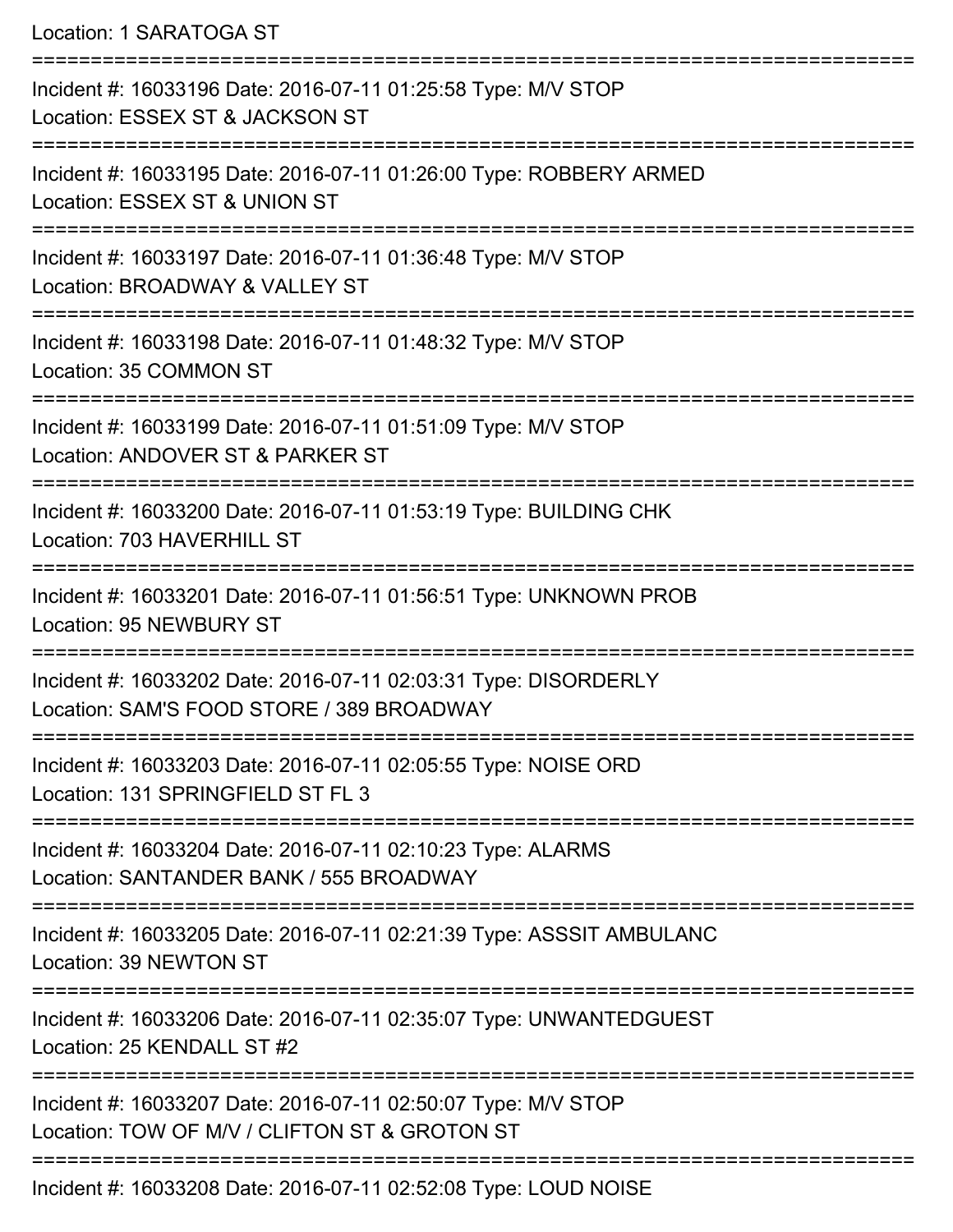| Incident #: 16033209 Date: 2016-07-11 03:20:51 Type: M/V STOP<br>Location: HAVERHILL ST & MORTON ST                                                              |
|------------------------------------------------------------------------------------------------------------------------------------------------------------------|
| Incident #: 16033211 Date: 2016-07-11 03:27:31 Type: M/V STOP<br>Location: MERRIMACK ST & S BROADWAY                                                             |
| Incident #: 16033210 Date: 2016-07-11 03:28:14 Type: M/V STOP<br>Location: ESSEX ST & GREENWOOD ST                                                               |
| Incident #: 16033212 Date: 2016-07-11 03:34:13 Type: BUILDING CHK<br>Location: MANUELAS MULTISERVICE / 76 S BROADWAY                                             |
| Incident #: 16033213 Date: 2016-07-11 03:35:41 Type: BUILDING CHK<br>Location: JACQUELINES BUSINESS CTR / 100 S BROADWAY<br>____________________________________ |
| Incident #: 16033215 Date: 2016-07-11 03:37:33 Type: TRESPASSING<br>Location: 615 BROADWAY                                                                       |
| Incident #: 16033214 Date: 2016-07-11 03:37:43 Type: BUILDING CHK<br>Location: 140 WATER ST                                                                      |
| Incident #: 16033216 Date: 2016-07-11 03:43:09 Type: M/V STOP<br>Location: 63 BROOKFIELD ST                                                                      |
| Incident #: 16033217 Date: 2016-07-11 04:05:13 Type: ALARMS<br>Location: 65 GLENN ST                                                                             |
| Incident #: 16033218 Date: 2016-07-11 04:06:16 Type: BUILDING CHK<br>Location: MICHAEL'S MOTOR SALES, INCORP / 54 WINTHROP AV                                    |
| Incident #: 16033219 Date: 2016-07-11 04:07:39 Type: BUILDING CHK<br>Location: 440 RIVERSIDE DR                                                                  |
| Incident #: 16033220 Date: 2016-07-11 04:09:40 Type: M/V STOP<br>Location: FERN ST & SARATOGA ST                                                                 |
| Incident #: 16033221 Date: 2016-07-11 04:11:40 Type: BUILDING CHK<br>Location: OZZIES PIZZA / 394 BROADWAY                                                       |
| Incident #: 16033222 Date: 2016-07-11 04:16:44 Type: INVESTIGATION                                                                                               |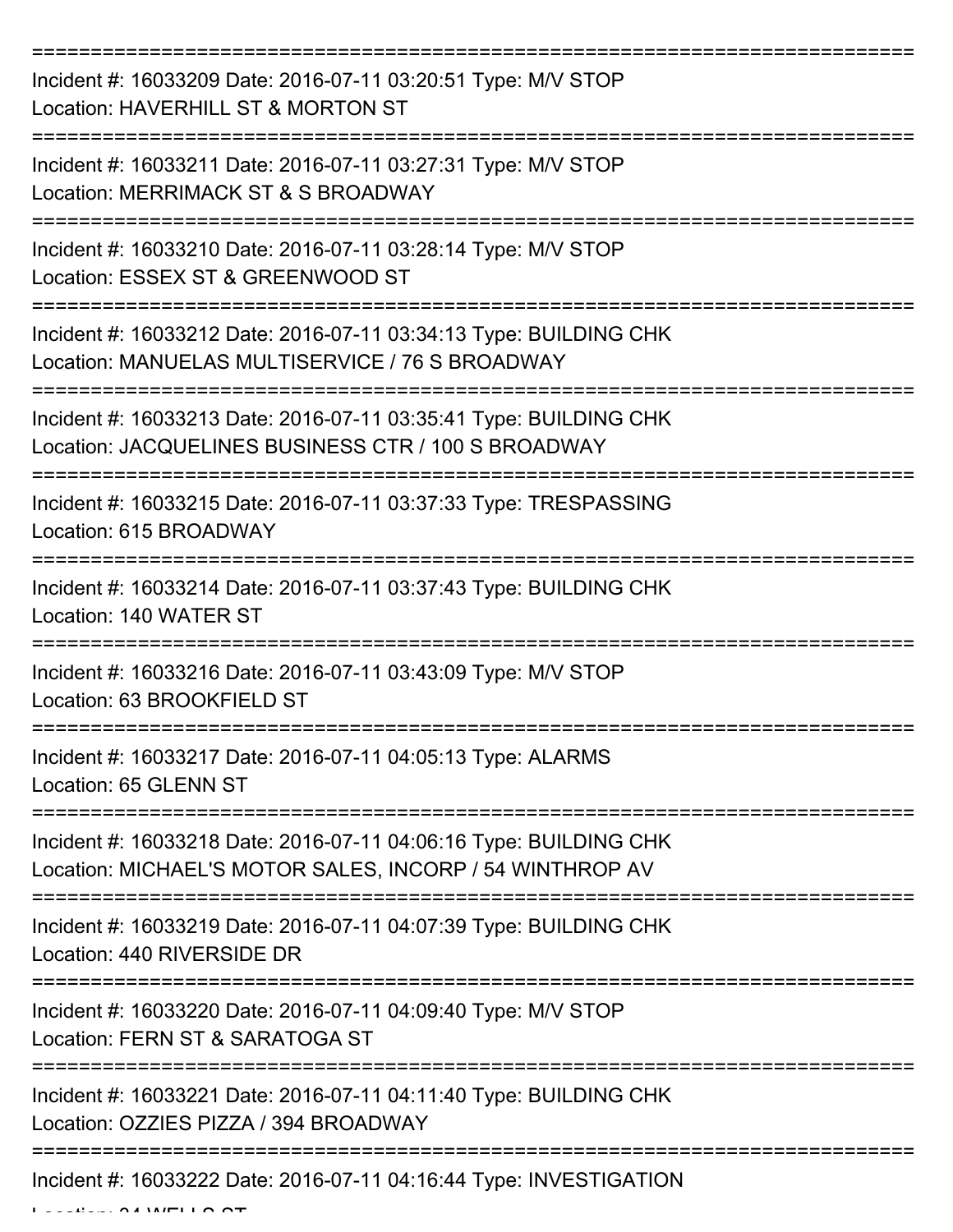| Incident #: 16033223 Date: 2016-07-11 04:18:09 Type: ALARMS<br>Location: 17 SHEPARD ST                        |
|---------------------------------------------------------------------------------------------------------------|
| Incident #: 16033224 Date: 2016-07-11 04:20:45 Type: NOISE ORD<br>Location: 6 WASHINGTON WY                   |
| Incident #: 16033225 Date: 2016-07-11 04:31:40 Type: BUILDING CHK<br>Location: DUNKIN DONUTS / 581 ANDOVER ST |
| Incident #: 16033226 Date: 2016-07-11 05:22:00 Type: NOISE ORD<br>Location: 11 LOWELL ST                      |
| Incident #: 16033227 Date: 2016-07-11 05:34:19 Type: ALARMS<br>Location: 190 S UNION ST                       |
| Incident #: 16033228 Date: 2016-07-11 05:38:51 Type: MV/BLOCKING<br>Location: 101 FOSTER ST                   |
| Incident #: 16033229 Date: 2016-07-11 06:31:39 Type: SUS PERS/MV<br>Location: FROST SCHOOL / 33 HAMLET ST     |
| Incident #: 16033230 Date: 2016-07-11 06:45:14 Type: ALARMS<br>Location: 22 ORCHARD ST                        |
| Incident #: 16033232 Date: 2016-07-11 06:57:03 Type: SUS PERS/MV<br>Location: 58 STEINER ST                   |
| Incident #: 16033231 Date: 2016-07-11 06:57:20 Type: M/V STOP<br>Location: ANDOVER ST & S BROADWAY            |
| Incident #: 16033233 Date: 2016-07-11 07:04:20 Type: PARK & WALK<br>Location: 205 BROADWAY                    |
| Incident #: 16033234 Date: 2016-07-11 07:04:53 Type: MV/BLOCKING<br>Location: 329 HAVERHILL ST                |
| Incident #: 16033235 Date: 2016-07-11 07:13:08 Type: PRISONER CHK<br><b>Location: LOWELL PD</b>               |
| Incident #: 16033236 Date: 2016-07-11 07:28:53 Type: M/V STOP                                                 |

Location: 24 EVEDETT CT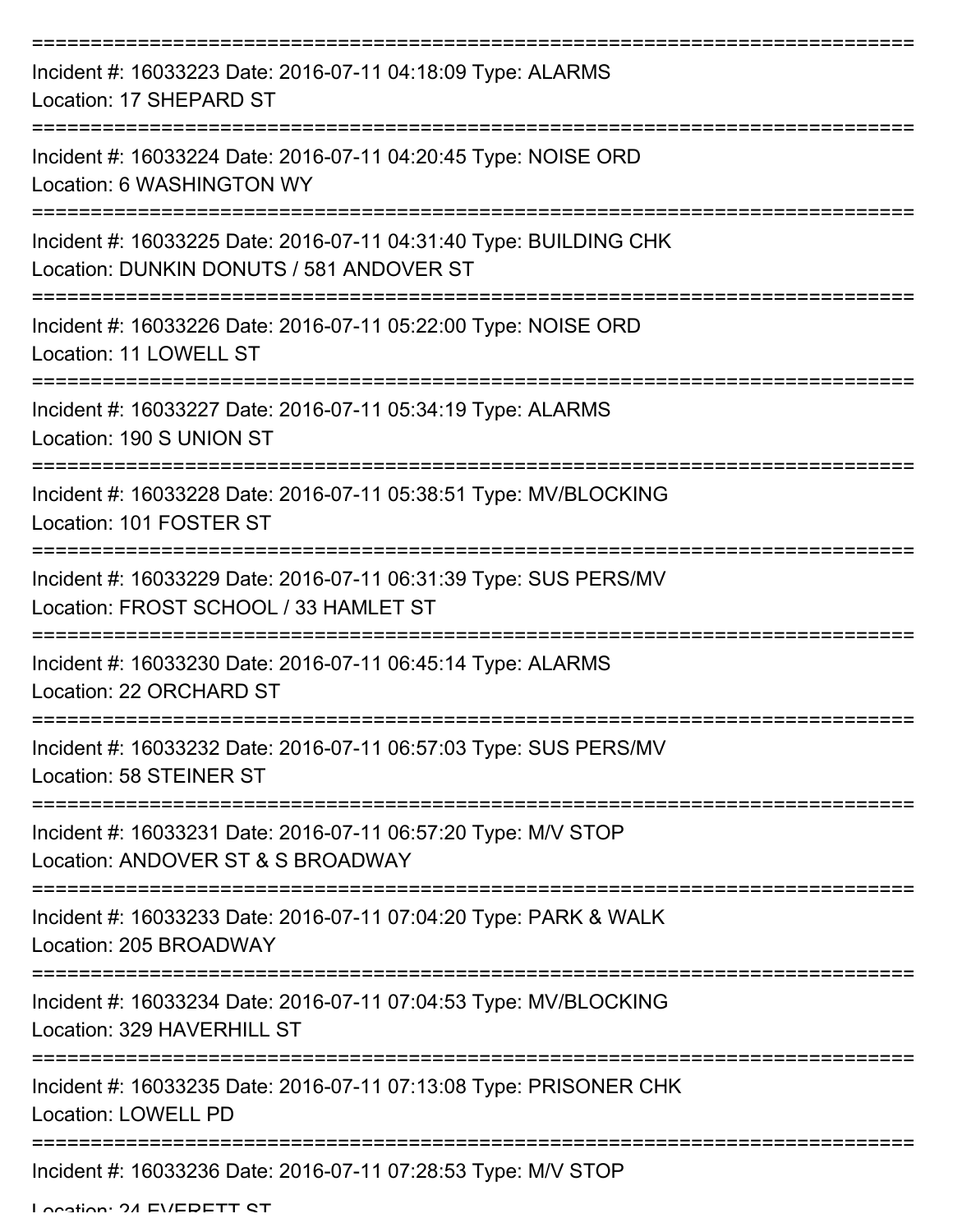| Incident #: 16033237 Date: 2016-07-11 07:30:03 Type: CLOSE STREET<br>Location: LAWRENCE ST & PARK ST            |
|-----------------------------------------------------------------------------------------------------------------|
| Incident #: 16033238 Date: 2016-07-11 07:55:09 Type: CLOSE STREET<br>Location: ALMA ST & ERVING AV              |
| Incident #: 16033239 Date: 2016-07-11 08:02:14 Type: M/V STOP<br>Location: 15 UNION ST                          |
| Incident #: 16033240 Date: 2016-07-11 08:09:38 Type: STOL/MV/PAS<br>Location: OLIVER SCHOOL / 183 HAVERHILL ST  |
| Incident #: 16033241 Date: 2016-07-11 08:30:30 Type: ALARMS<br>Location: 28 LENOX CIR                           |
| Incident #: 16033242 Date: 2016-07-11 08:34:05 Type: B&E/PAST<br>Location: 530 BROADWAY FL 1                    |
| Incident #: 16033243 Date: 2016-07-11 08:35:31 Type: SUS PERS/MV<br>Location: 107 GARDEN ST                     |
| Incident #: 16033244 Date: 2016-07-11 08:53:35 Type: ALARMS<br>Location: 468 N CANAL ST                         |
| Incident #: 16033245 Date: 2016-07-11 09:07:49 Type: UNWANTEDGUEST<br><b>Location: 1 GENERAL ST</b>             |
| Incident #: 16033246 Date: 2016-07-11 09:14:57 Type: PARK & WALK<br>Location: BRADFORD ST & BROADWAY            |
| Incident #: 16033247 Date: 2016-07-11 09:19:03 Type: ALARM/BURG<br>Location: 647 ANDOVER ST                     |
| Incident #: 16033248 Date: 2016-07-11 09:24:25 Type: AUTO ACC/NO PI<br>Location: DUNKIN DONUTS / 99 WINTHROP AV |
| Incident #: 16033249 Date: 2016-07-11 09:24:48 Type: GUN CALL<br>Location: 204 S UNION ST #3R FL 3              |
| Incident #: 16033250 Date: 2016-07-11 09:36:23 Type: DISTURBANCE<br>Location: 38 NORRIS ST                      |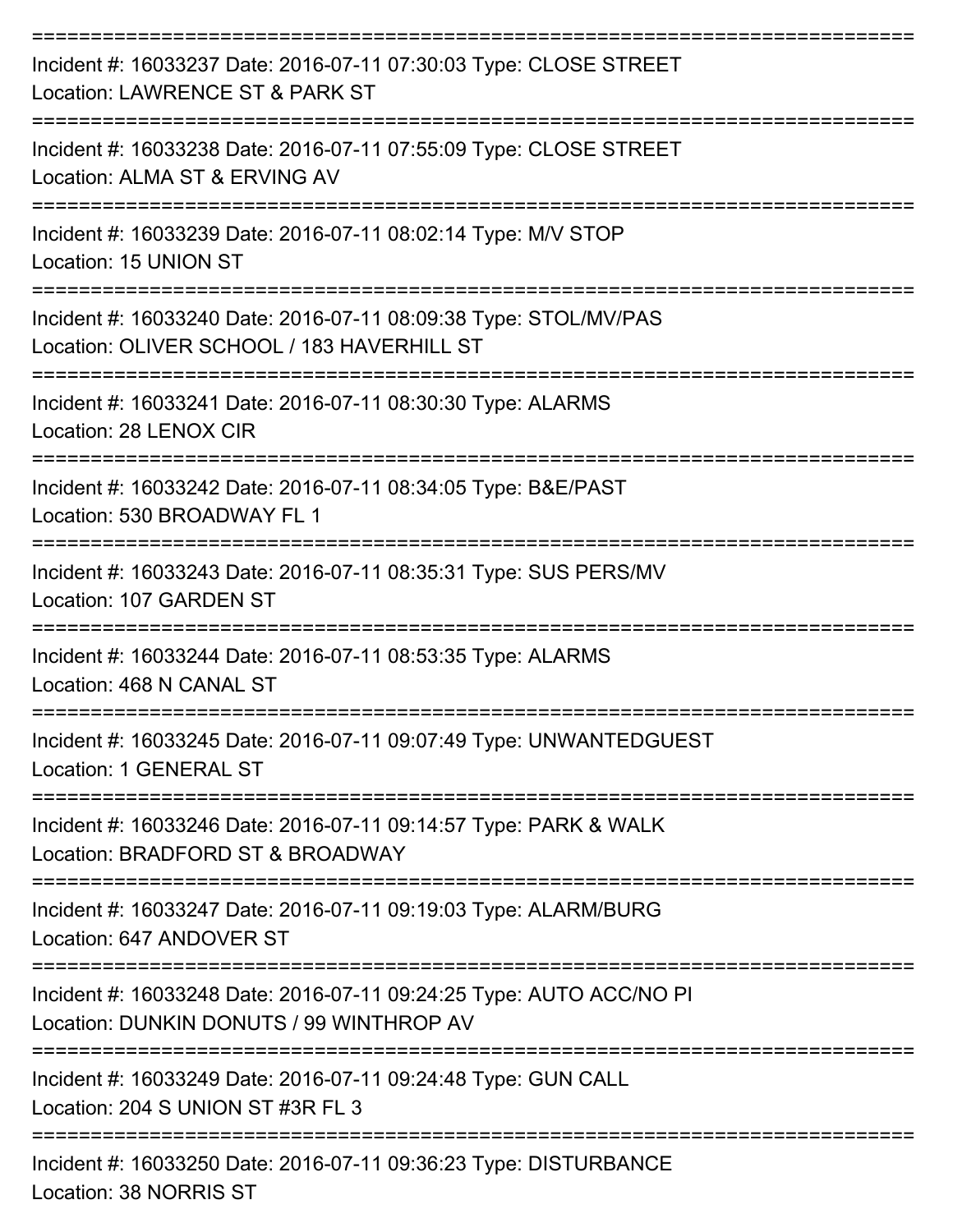| Incident #: 16033251 Date: 2016-07-11 09:39:16 Type: MISSING PERS<br>Location: 115 E HAVERHILL ST                                     |
|---------------------------------------------------------------------------------------------------------------------------------------|
| =========================<br>Incident #: 16033252 Date: 2016-07-11 09:54:08 Type: KEEP PEACE<br>Location: 88 E HAVERHILL ST           |
| Incident #: 16033253 Date: 2016-07-11 09:58:30 Type: M/V STOP<br>Location: S UNION ST & WINTHROP AV                                   |
| ==============================<br>Incident #: 16033254 Date: 2016-07-11 09:59:51 Type: M/V STOP<br>Location: S UNION ST & WINTHROP AV |
| Incident #: 16033255 Date: 2016-07-11 10:03:29 Type: PARK & WALK<br>Location: BRADFORD ST & BROADWAY                                  |
| Incident #: 16033256 Date: 2016-07-11 10:05:17 Type: PARK & WALK<br>Location: MARKET ST & S UNION ST                                  |
| Incident #: 16033257 Date: 2016-07-11 10:09:59 Type: AUTO ACC/UNK PI<br>Location: 25 MARSTON ST                                       |
| Incident #: 16033258 Date: 2016-07-11 10:12:00 Type: TRESPASSING<br>Location: FROST SCHOOL / 33 HAMLET ST                             |
| Incident #: 16033259 Date: 2016-07-11 10:24:07 Type: M/V STOP<br>Location: 36 MANCHESTER ST                                           |
| Incident #: 16033260 Date: 2016-07-11 10:24:39 Type: COURT DOC SERVE<br>Location: 405 HAVERHILL ST #3                                 |
| Incident #: 16033262 Date: 2016-07-11 10:30:26 Type: UNATENEDCHILD<br>Location: BROADWAY & ESSEX ST                                   |
| Incident #: 16033261 Date: 2016-07-11 10:30:46 Type: DRUG VIO<br>Location: MILTON ST & PEARL ST                                       |
| Incident #: 16033263 Date: 2016-07-11 10:50:52 Type: ANIMAL COMPL<br>Location: CHANDLER ST & MEDFORD ST                               |
| Incident #: 16033264 Date: 2016-07-11 10:54:57 Type: M/V STOP<br>Location: 94XH92 / 205 BROADWAY                                      |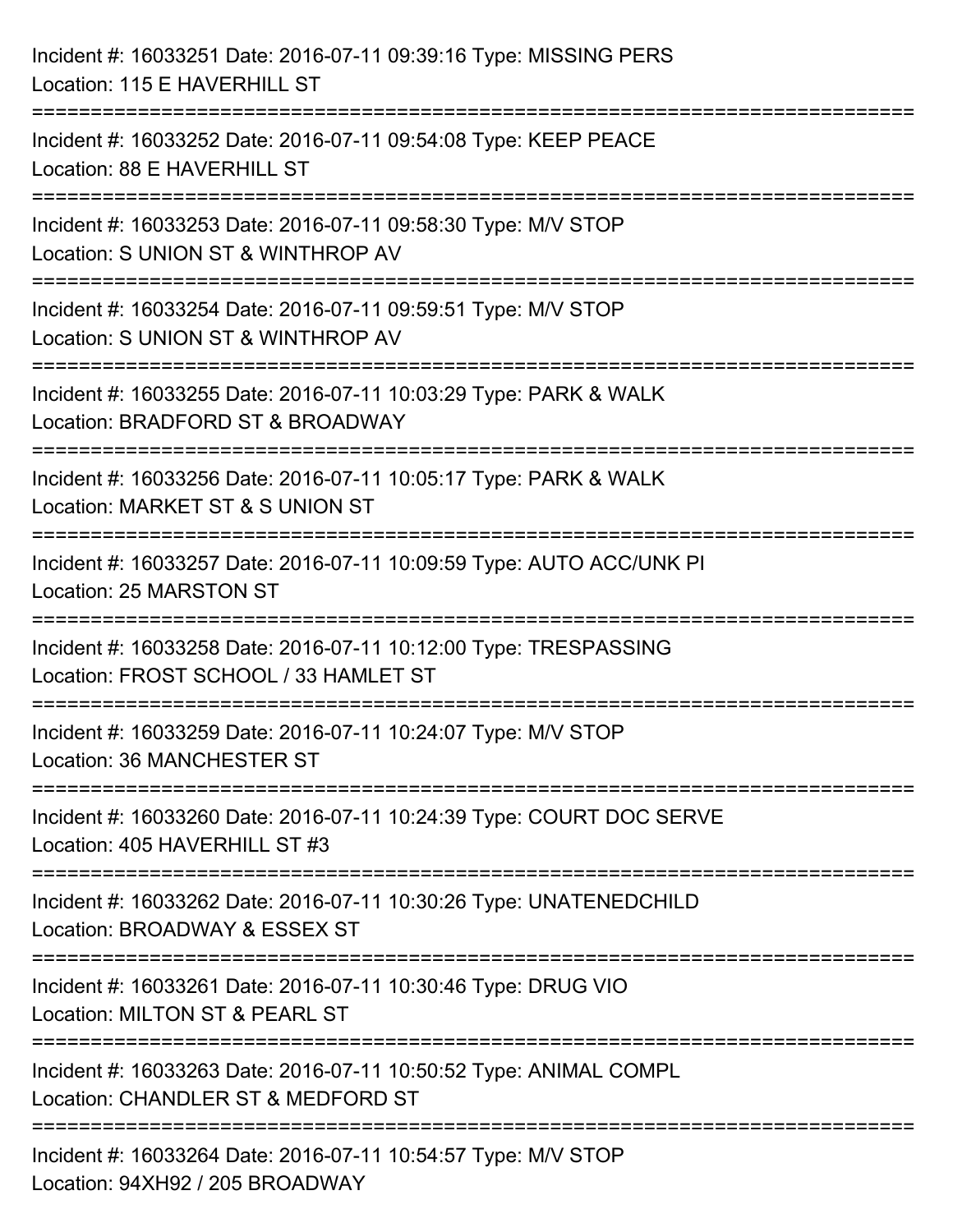| Incident #: 16033265 Date: 2016-07-11 10:57:10 Type: TOW/REPOSSED<br>Location: 22 PEARL ST                      |
|-----------------------------------------------------------------------------------------------------------------|
| Incident #: 16033266 Date: 2016-07-11 10:59:11 Type: M/V STOP<br>Location: 165 MARGIN ST                        |
| Incident #: 16033267 Date: 2016-07-11 11:01:19 Type: PARK & WALK<br>Location: MARKET ST & S UNION ST            |
| Incident #: 16033268 Date: 2016-07-11 11:02:28 Type: DRINKING PUBL<br>Location: 379 HAVERHILL ST                |
| Incident #: 16033269 Date: 2016-07-11 11:04:47 Type: INVEST CONT<br>Location: 13 MONTGOMERY ST<br>------------- |
| Incident #: 16033270 Date: 2016-07-11 11:16:03 Type: TOW OF M/V<br>Location: 445 HIGH ST                        |
| Incident #: 16033271 Date: 2016-07-11 11:25:11 Type: M/V STOP<br>Location: COMMON ST & NEWBURY ST               |
| Incident #: 16033272 Date: 2016-07-11 11:30:11 Type: HIT & RUN M/V<br>Location: 25 MARSTON ST                   |
| Incident #: 16033273 Date: 2016-07-11 11:30:41 Type: UNATENEDCHILD<br>Location: CARLETON ST & COOLIDGE ST       |
| Incident #: 16033274 Date: 2016-07-11 11:41:54 Type: TRESPASSING<br>Location: DIAMOND ST                        |
| Incident #: 16033275 Date: 2016-07-11 11:48:30 Type: RECOV/STOL/MV<br>Location: PLATT ST & SARGENT ST           |
| Incident #: 16033276 Date: 2016-07-11 11:52:44 Type: MEDIC SUPPORT<br>Location: 45 SULLIVAN AV                  |
| Incident #: 16033277 Date: 2016-07-11 12:03:08 Type: PARK & WALK<br>Location: BRADFORD ST & BROADWAY            |
| Incident #: 16033278 Date: 2016-07-11 12:08:30 Type: M/V STOP<br>Location: BROADWAY & ESSEX ST                  |

===========================================================================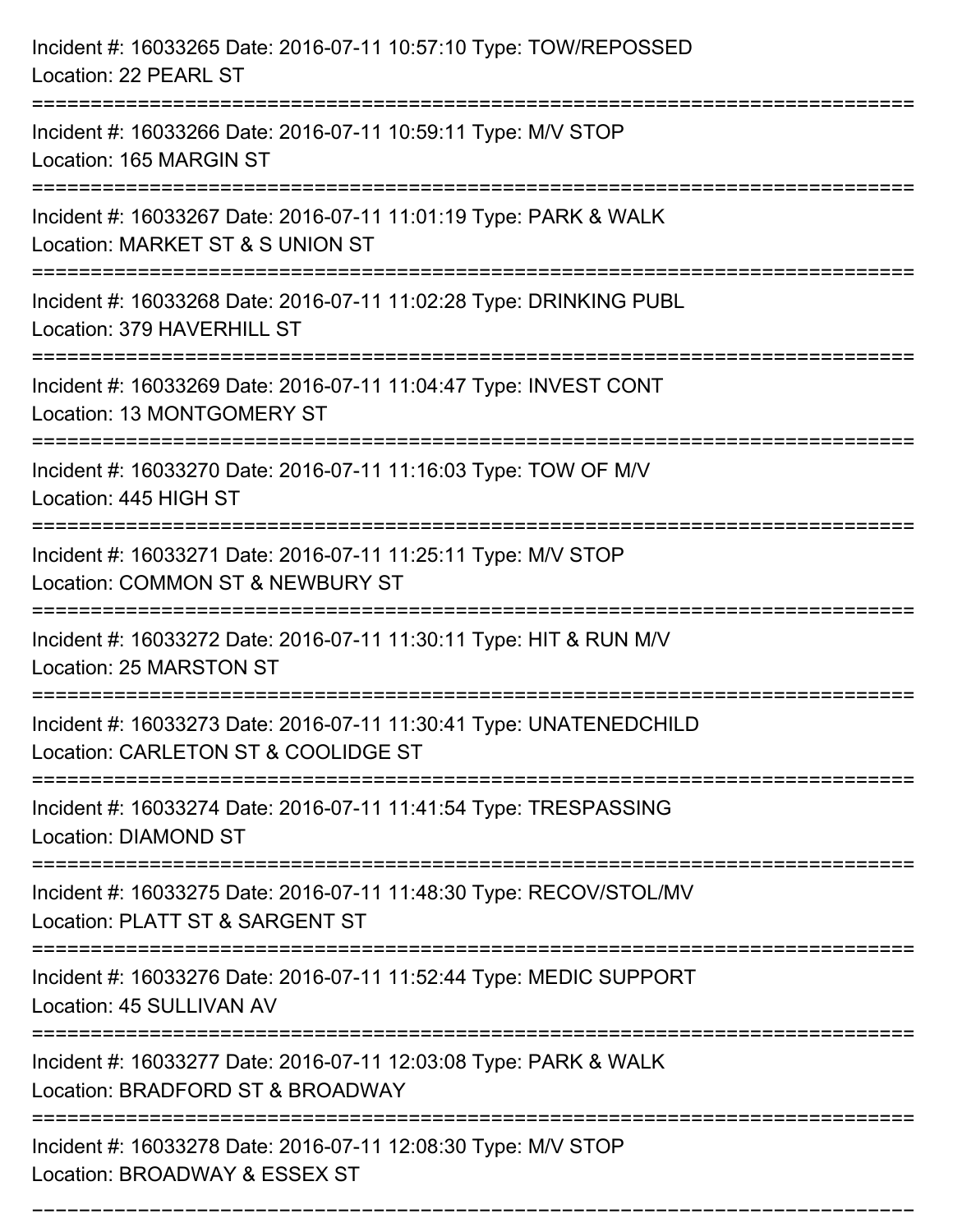| Incident #: 16033279 Date: 2016-07-11 12:16:47 Type: RECOV/STOL/MV<br>Location: 112 BEACON AV                       |
|---------------------------------------------------------------------------------------------------------------------|
| Incident #: 16033280 Date: 2016-07-11 12:21:31 Type: AUTO ACC/PI<br>Location: 369 WATER ST                          |
| Incident #: 16033281 Date: 2016-07-11 12:22:15 Type: LOST PROPERTY<br>Location: 3 HOLT ST                           |
| Incident #: 16033282 Date: 2016-07-11 12:38:40 Type: 209A/SERVE<br>Location: 317 S BROADWAY                         |
| Incident #: 16033283 Date: 2016-07-11 12:40:26 Type: DRUG VIO<br>Location: ESSEX ST & MARGIN ST                     |
| Incident #: 16033284 Date: 2016-07-11 12:43:05 Type: M/V STOP<br>Location: 530 BROADWAY                             |
| Incident #: 16033285 Date: 2016-07-11 12:48:42 Type: 209A/SERVE<br>Location: 38B RIDGEWOOD CIR<br>================= |
| Incident #: 16033286 Date: 2016-07-11 12:54:29 Type: TOW OF M/V<br>Location: FERRY ST & HIGH ST                     |
| Incident #: 16033287 Date: 2016-07-11 13:03:37 Type: DRUG VIO<br>Location: APPLETON ST & ESSEX ST                   |
| Incident #: 16033288 Date: 2016-07-11 13:22:48 Type: M/V STOP<br>Location: 356 S UNION ST                           |
| Incident #: 16033289 Date: 2016-07-11 13:28:11 Type: MAL DAMG PROG<br>Location: 63 BROOKFIELD ST                    |
| Incident #: 16033290 Date: 2016-07-11 13:31:25 Type: TOW OF M/V<br>Location: 18 YOUNG AV                            |
| Incident #: 16033291 Date: 2016-07-11 13:47:04 Type: DISTURBANCE<br><b>Location: SHAWSHEEN RD</b>                   |
| Incident #: 16033292 Date: 2016-07-11 13:52:12 Type: AUTO ACC/PED<br>Location: BROADWAY & ESSEX ST                  |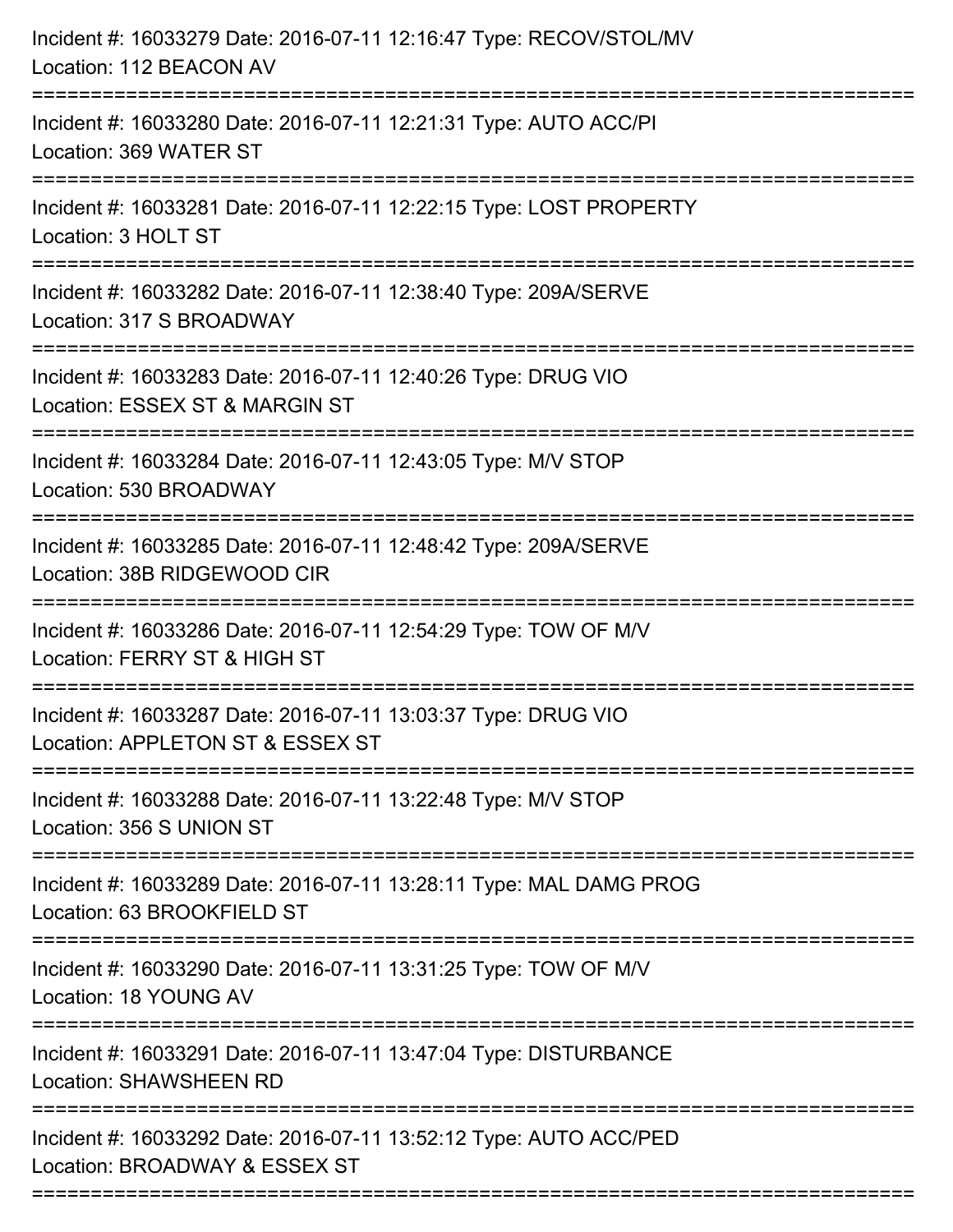Location: 111 CHESTER ST

| Incident #: 16033294 Date: 2016-07-11 14:02:29 Type: ALARM/BURG<br>Location: 4 PROCTOR RD                           |
|---------------------------------------------------------------------------------------------------------------------|
| Incident #: 16033295 Date: 2016-07-11 14:19:58 Type: INVESTIGATION<br>Location: 70 N PARISH RD                      |
| Incident #: 16033296 Date: 2016-07-11 14:21:40 Type: DISTURBANCE<br>Location: 60 KENDALL ST FL 1                    |
| Incident #: 16033297 Date: 2016-07-11 14:23:59 Type: WARRANT SERVE<br>Location: 90 LOWELL ST<br>=================== |
| Incident #: 16033298 Date: 2016-07-11 14:25:03 Type: ALARM/BURG<br>Location: 487 ANDOVER ST                         |
| Incident #: 16033299 Date: 2016-07-11 14:32:34 Type: LOST PROPERTY<br>Location: 91 SHASHEEN RD                      |
| Incident #: 16033300 Date: 2016-07-11 14:36:26 Type: INVEST CONT<br>Location: 11 LAWRENCE ST #304                   |
| Incident #: 16033301 Date: 2016-07-11 14:43:59 Type: RECOV/STOL/MV<br>Location: 17 KRESS ST                         |
| Incident #: 16033303 Date: 2016-07-11 14:48:14 Type: THREATS<br>Location: 37 BELMONT ST FL 2                        |
| Incident #: 16033304 Date: 2016-07-11 14:49:29 Type: LOST PROPERTY<br>Location: 27 DURHAM ST                        |
| Incident #: 16033302 Date: 2016-07-11 14:49:36 Type: M/V STOP<br>Location: BRUCE ST & ERVING AV                     |
| Incident #: 16033305 Date: 2016-07-11 15:15:42 Type: ANIMAL COMPL<br>Location: 51 BERKELEY ST                       |
| Incident #: 16033306 Date: 2016-07-11 15:17:40 Type: ALARM/BURG<br>Location: 6 CHICKERING ST                        |
|                                                                                                                     |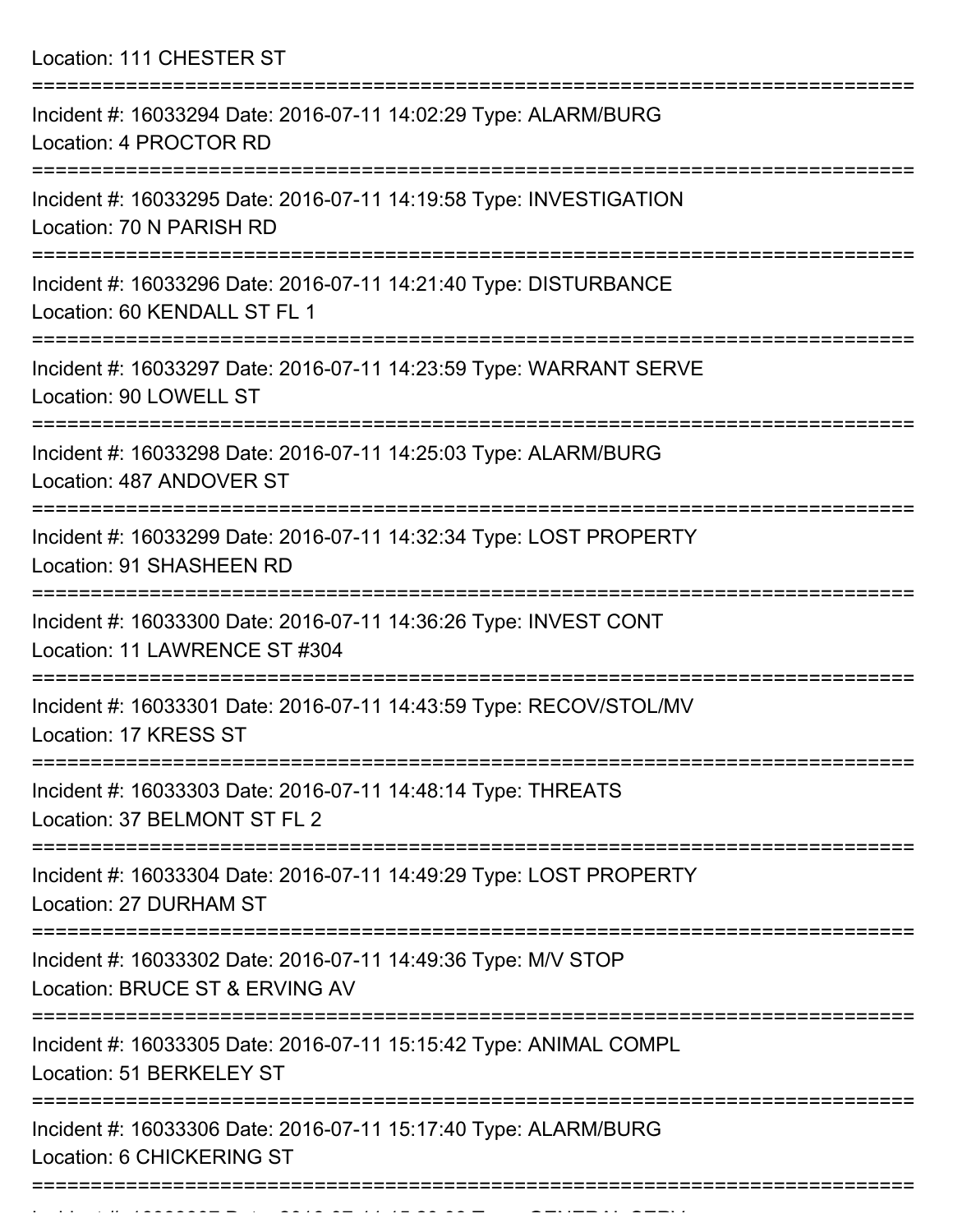| Location: 50 HIGH ST                                                                                                                        |
|---------------------------------------------------------------------------------------------------------------------------------------------|
| Incident #: 16033308 Date: 2016-07-11 15:25:55 Type: NOTIFICATION<br>Location: 110 WEARE ST                                                 |
| Incident #: 16033309 Date: 2016-07-11 15:28:52 Type: UNKNOWN PROB<br>Location: 598 ESSEX ST                                                 |
| Incident #: 16033310 Date: 2016-07-11 15:29:30 Type: M/V STOP<br>Location: 265 ESSEX ST<br>:===================================             |
| Incident #: 16033311 Date: 2016-07-11 15:31:16 Type: ALARM/BURG<br>Location: 30 CARVER ST                                                   |
| Incident #: 16033312 Date: 2016-07-11 15:34:34 Type: TOW OF M/V<br><b>Location: 3 HARRIMAN ST</b>                                           |
| :=================================<br>Incident #: 16033313 Date: 2016-07-11 15:43:08 Type: MAL DAMAGE<br>Location: ARLINGTON ST & SPRUCE ST |
| Incident #: 16033314 Date: 2016-07-11 15:51:39 Type: AUTO ACC/UNK PI<br>Location: HAVERHILL ST & MILTON ST                                  |
| Incident #: 16033316 Date: 2016-07-11 15:57:22 Type: GENERAL SERV<br>Location: 441 HIGH ST                                                  |
| Incident #: 16033315 Date: 2016-07-11 15:57:23 Type: TOW OF M/V<br>Location: 177 HOWARD ST                                                  |
| Incident #: 16033317 Date: 2016-07-11 16:05:19 Type: AUTO ACC/NO PI<br>Location: 75 MANCHESTER ST                                           |
| Incident #: 16033318 Date: 2016-07-11 16:14:58 Type: UNKNOWN PROB<br>Location: 34 ALBION ST                                                 |
| Incident #: 16033319 Date: 2016-07-11 16:24:33 Type: A&B PAST<br>Location: BROADWAY & HAVERHILL ST                                          |
| Incident #: 16033320 Date: 2016-07-11 16:36:20 Type: DRUG VIO<br>Location: 60 RAILROAD ST                                                   |
|                                                                                                                                             |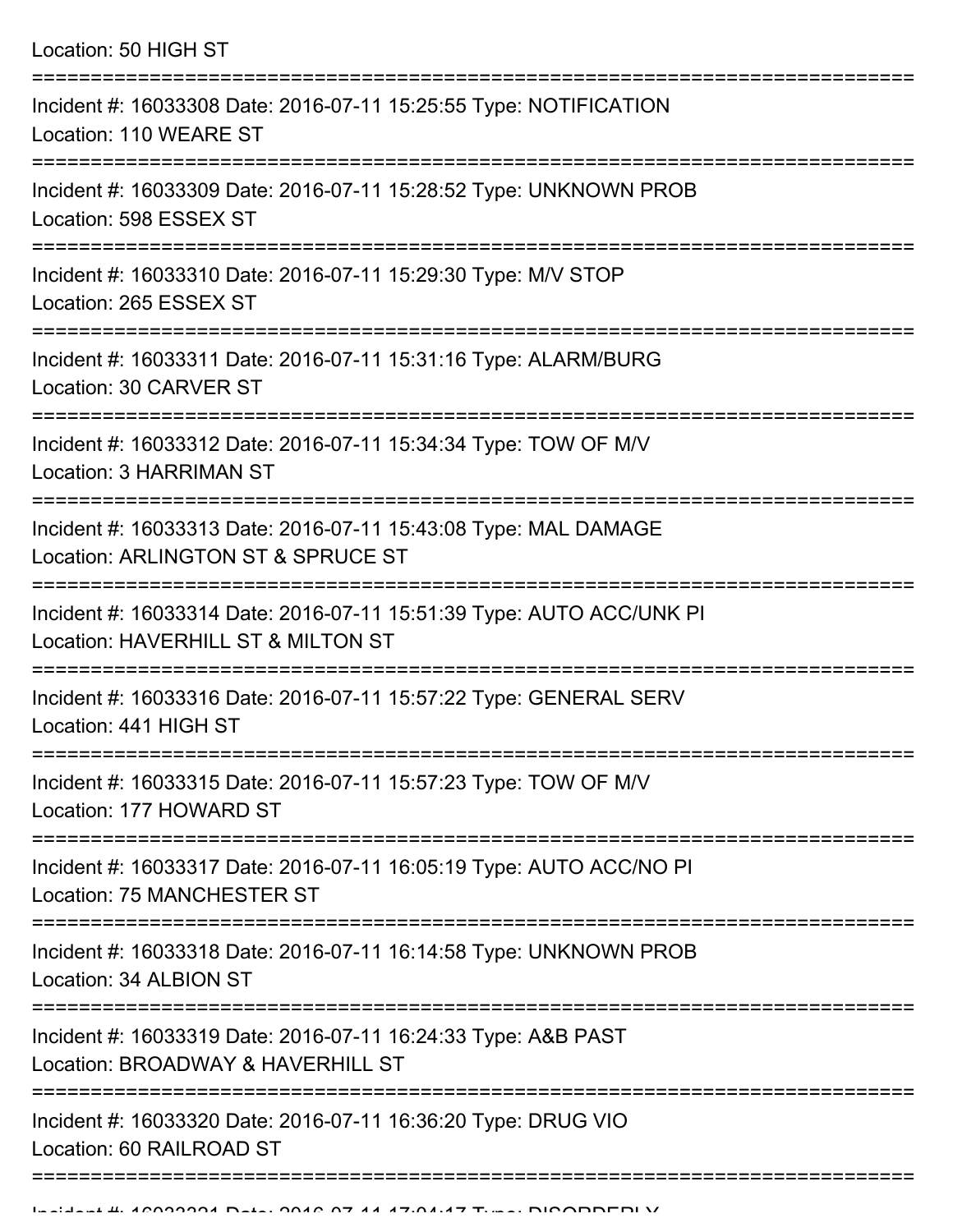| Location: ALLSTON ST & HIGH ST                                                                                                |
|-------------------------------------------------------------------------------------------------------------------------------|
| Incident #: 16033322 Date: 2016-07-11 17:08:29 Type: HARASSMENT<br>Location: 243 BROADWAY                                     |
| Incident #: 16033323 Date: 2016-07-11 17:42:17 Type: NOISE ORD<br>Location: 50 OLIVE AV                                       |
| :======================<br>Incident #: 16033325 Date: 2016-07-11 17:44:00 Type: DRUG OVERDOSE<br>Location: 215 S UNION ST     |
| :==============================<br>Incident #: 16033324 Date: 2016-07-11 17:44:44 Type: THREATS<br>Location: 8 SARGENT AV     |
| Incident #: 16033326 Date: 2016-07-11 17:47:48 Type: HARASSMENT<br>Location: 243 BROADWAY                                     |
| Incident #: 16033327 Date: 2016-07-11 17:51:56 Type: ALARM/BURG<br>Location: RESD; ANNETTE COLON978-652-6050 / 487 ANDOVER ST |
| Incident #: 16033328 Date: 2016-07-11 18:03:16 Type: DISTURBANCE<br>Location: 489 S BROADWAY #25                              |
| Incident #: 16033329 Date: 2016-07-11 18:09:52 Type: LARCENY/PAST<br>Location: 44 CYPRESS ST                                  |
| Incident #: 16033330 Date: 2016-07-11 18:10:47 Type: VIO CITY ORD<br>Location: 83-85 BUTLER ST                                |
| Incident #: 16033331 Date: 2016-07-11 18:39:40 Type: ALARM/BURG<br>Location: LAWRENCE BOYS + GIRLS CLUB / 136 WATER ST        |
| Incident #: 16033332 Date: 2016-07-11 18:39:41 Type: SUICIDE ATTEMPT<br>Location: 309 BROADWAY FL 2                           |
| Incident #: 16033333 Date: 2016-07-11 18:44:47 Type: AUTO ACC/UNK PI<br>Location: COMMON ST & JACKSON ST                      |
| Incident #: 16033334 Date: 2016-07-11 18:47:12 Type: M/V STOP<br>Location: FRANKLIN ST & LOWELL ST                            |
| Incident #: 16033335 Date: 2016-07-11 18:53:07 Type: TRESPASSING                                                              |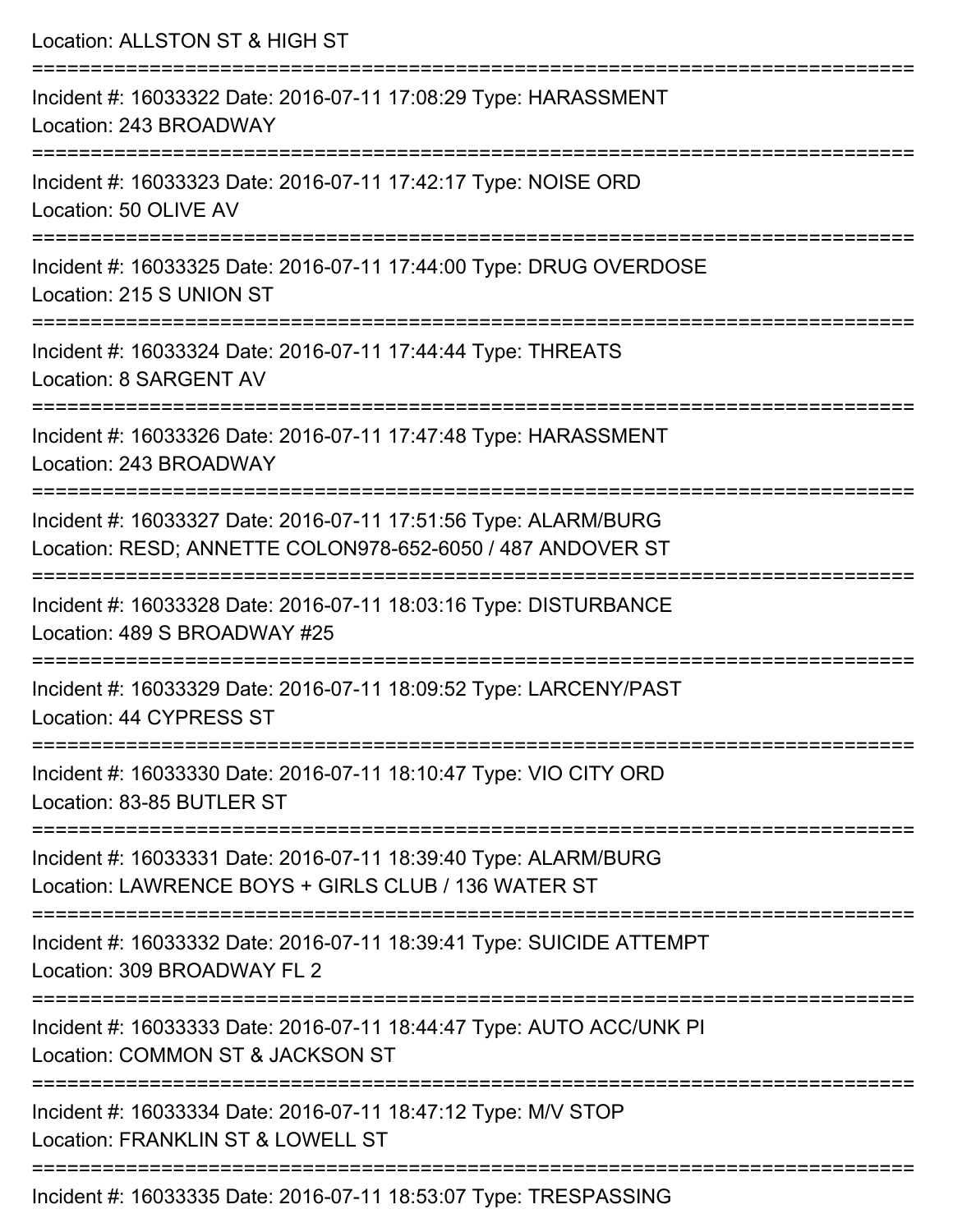| Incident #: 16033336 Date: 2016-07-11 18:57:51 Type: TOW/REPOSSED<br>Location: 20 CHAMPLAIN AV                                       |
|--------------------------------------------------------------------------------------------------------------------------------------|
| Incident #: 16033337 Date: 2016-07-11 18:58:11 Type: M/V STOP<br>Location: HAMPSHIRE ST & LEBANON ST                                 |
| Incident #: 16033338 Date: 2016-07-11 19:05:40 Type: ALARM/BURG<br>Location: G. DEMERS FINE WATCH & CLOCK RE / 206 BROADWAY          |
| Incident #: 16033339 Date: 2016-07-11 19:05:40 Type: TRESPASSING<br>Location: 43 JACKSON ST                                          |
| Incident #: 16033340 Date: 2016-07-11 19:21:20 Type: DRINKING PUBL<br>Location: ERVING AV & LAWRENCE ST                              |
| Incident #: 16033341 Date: 2016-07-11 19:31:01 Type: DRUG VIO<br>Location: 192 OLIVE AV                                              |
| Incident #: 16033342 Date: 2016-07-11 19:39:27 Type: UNWANTEDGUEST<br>Location: 39 PEARL ST #1 FL 1                                  |
| Incident #: 16033343 Date: 2016-07-11 19:58:53 Type: SUS PERS/MV<br>Location: 61 BRADFORD ST<br>:=================================== |
| Incident #: 16033344 Date: 2016-07-11 20:05:55 Type: DRUG OVERDOSE<br>Location: 351 BROADWAY                                         |
| Incident #: 16033345 Date: 2016-07-11 20:30:57 Type: M/V STOP<br>Location: 271 BROADWAY                                              |
| Incident #: 16033346 Date: 2016-07-11 20:37:11 Type: ALARM/BURG<br>Location: LAWRENCE BOYS + GIRLS CLUB / 136 WATER ST               |
| Incident #: 16033347 Date: 2016-07-11 21:01:09 Type: MISSING PERS<br>Location: 153 BERNARD AV                                        |
| Incident #: 16033348 Date: 2016-07-11 21:25:12 Type: NEIGHBOR PROB<br>Location: 97 MYRTLE ST                                         |
| Incident #: 16033349 Date: 2016-07-11 21:50:27 Type: M/V STOP                                                                        |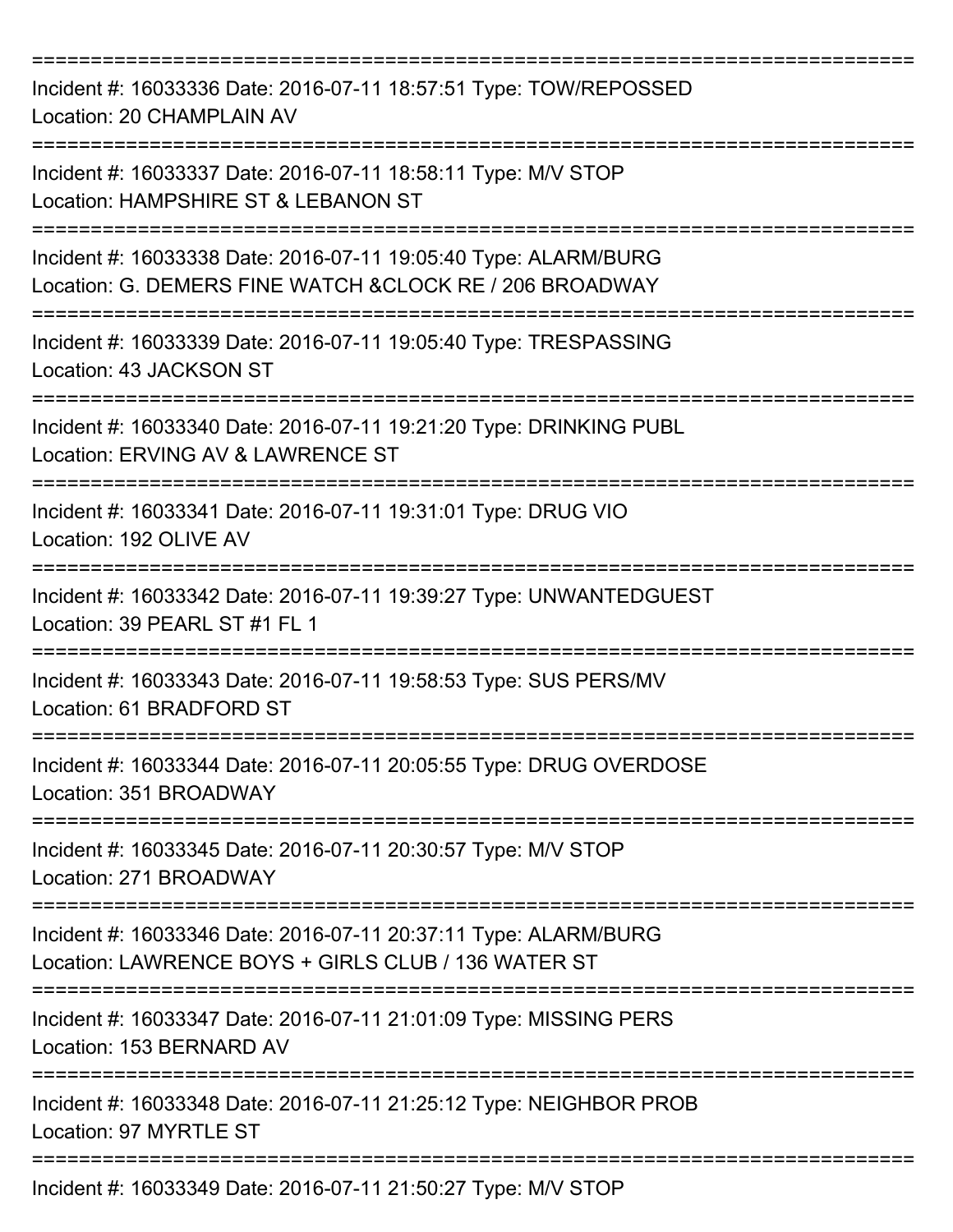| Incident #: 16033350 Date: 2016-07-11 21:57:34 Type: FIRE WORKS<br>Location: 56 RAILROAD ST                        |
|--------------------------------------------------------------------------------------------------------------------|
| Incident #: 16033351 Date: 2016-07-11 21:58:32 Type: M/V STOP<br>Location: 233 HAVERHILL ST                        |
| Incident #: 16033352 Date: 2016-07-11 21:58:54 Type: M/V STOP<br>Location: ALLSTON ST & HIGH ST                    |
| Incident #: 16033353 Date: 2016-07-11 22:13:25 Type: DISORDERLY<br>Location: 405 HOWARD ST                         |
| Incident #: 16033354 Date: 2016-07-11 22:14:14 Type: THREATS<br>Location: 32 LAWRENCE ST #37                       |
| Incident #: 16033355 Date: 2016-07-11 22:15:16 Type: M/V STOP<br>Location: 37 STORROW ST                           |
| Incident #: 16033356 Date: 2016-07-11 22:20:21 Type: DISORDERLY<br>Location: ESSEX ST & TOWER HILL ST              |
| Incident #: 16033357 Date: 2016-07-11 22:24:32 Type: M/V STOP<br>Location: LAWRENCE ST & MYRTLE ST                 |
| Incident #: 16033358 Date: 2016-07-11 22:24:57 Type: ALARMS<br>Location: 576 HAVERHILL ST                          |
| Incident #: 16033359 Date: 2016-07-11 22:34:28 Type: M/V STOP<br>Location: LAWRENCE ST & LOWELL ST                 |
| Incident #: 16033360 Date: 2016-07-11 22:42:27 Type: DISTURBANCE<br>Location: HAFFNER'S GAS STATION / 69 PARKER ST |
| Incident #: 16033361 Date: 2016-07-11 22:43:30 Type: NOISE ORD<br>Location: 396 LOWELL ST                          |
| Incident #: 16033362 Date: 2016-07-11 22:45:17 Type: DISTURBANCE<br>Location: 48 SYLVESTER ST                      |
| Incident #: 16033363 Date: 2016-07-11 22:50:04 Type: NOISE ORD                                                     |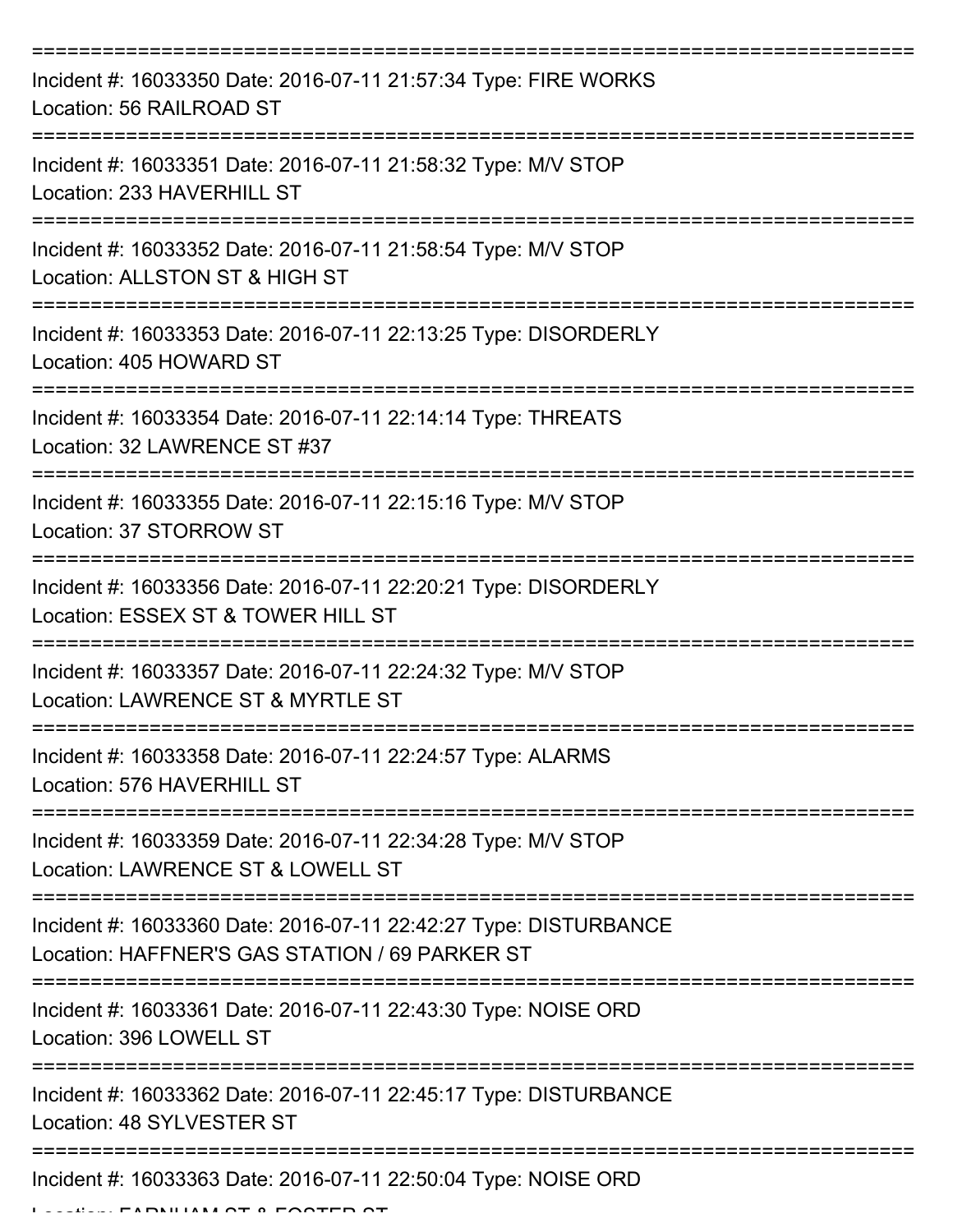| Incident #: 16033364 Date: 2016-07-11 22:58:07 Type: NOISE ORD<br>Location: 396 LOWELL ST                                  |
|----------------------------------------------------------------------------------------------------------------------------|
| Incident #: 16033365 Date: 2016-07-11 23:13:49 Type: DOMESTIC/PAST<br>Location: 11 LAWRENCE ST                             |
| Incident #: 16033366 Date: 2016-07-11 23:14:26 Type: SUS PERS/MV<br>Location: COMMON ST & JACKSON ST                       |
| Incident #: 16033367 Date: 2016-07-11 23:16:27 Type: LARCENY/PAST<br>Location: 48 SYLVESTER ST                             |
| Incident #: 16033368 Date: 2016-07-11 23:20:05 Type: MISSING PERS<br>Location: 18 CORNISH ST                               |
| Incident #: 16033369 Date: 2016-07-11 23:26:30 Type: LOUD NOISE<br>Location: 396 LOWELL ST                                 |
| Incident #: 16033370 Date: 2016-07-11 23:28:57 Type: UNWANTEDGUEST<br>Location: SEVEN ELEVEN / 370 BROADWAY                |
| Incident #: 16033371 Date: 2016-07-11 23:33:47 Type: M/V STOP<br>Location: HAVERHILL ST & NEWBURY ST                       |
| --------------------<br>Incident #: 16033372 Date: 2016-07-11 23:40:13 Type: M/V STOP<br>Location: ANDOVER ST & S BROADWAY |
| Incident #: 16033373 Date: 2016-07-11 23:41:11 Type: M/V STOP<br>Location: ALLSTON ST & HIGH ST                            |
| Incident #: 16033374 Date: 2016-07-11 23:47:11 Type: SUS PERS/MV<br>Location: 30 SAXONIA AV                                |
| Incident #: 16033375 Date: 2016-07-11 23:48:37 Type: M/V STOP<br>Location: COLBY ST & FERRY ST                             |
| Incident #: 16033376 Date: 2016-07-11 23:57:12 Type: ALARM/BURG<br>Location: MARIA ALCANTARA / 530 BROADWAY                |
| Incident #: 16033377 Date: 2016-07-11 23:58:11 Type: NOISE ORD                                                             |

Location: 23 SPRINGFIELD ST